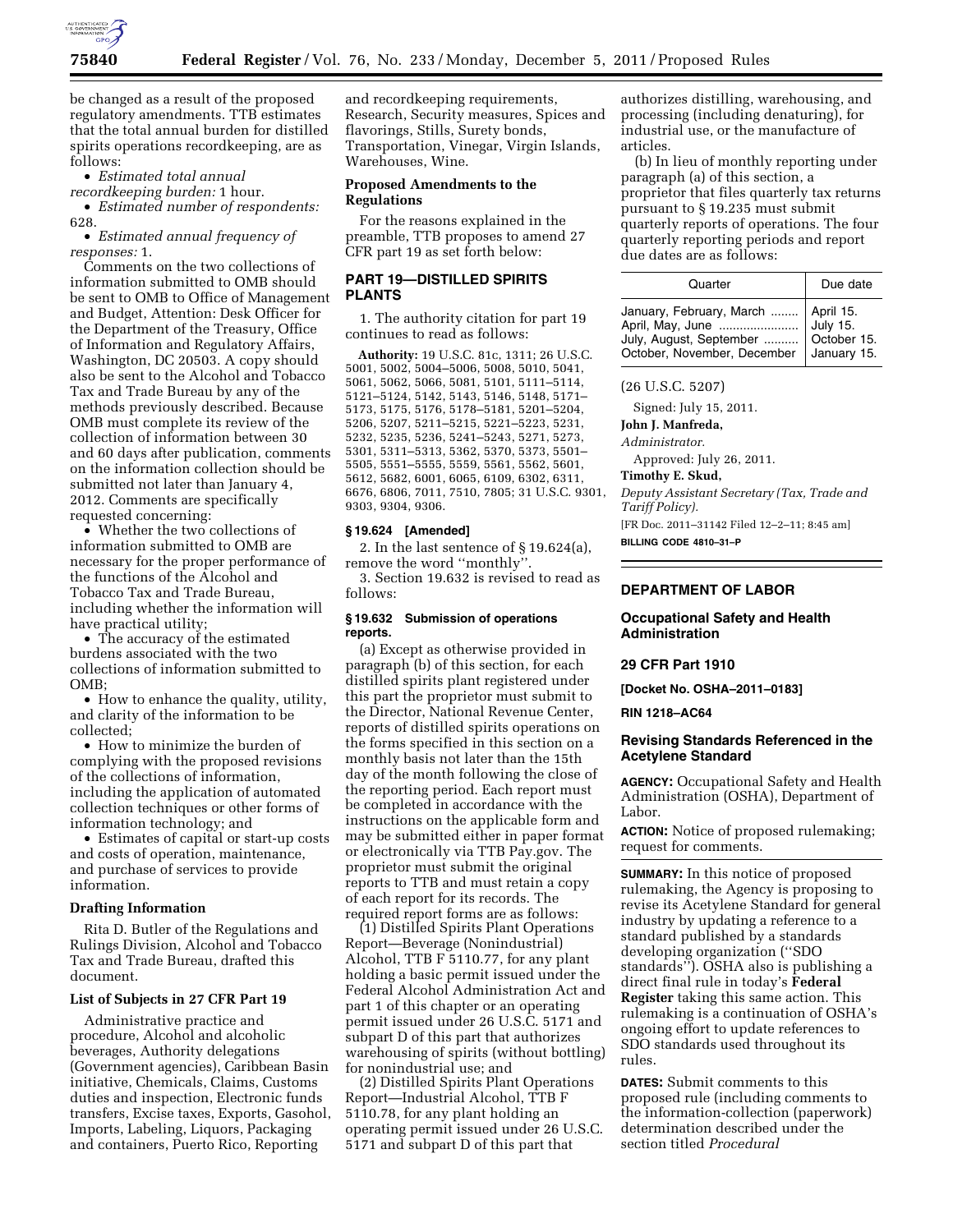*Determinations*), hearing requests, and other information by January 4, 2012. All submissions must bear a postmark or provide other evidence of the submission date. (The following section titled **ADDRESSES** describes methods available for making submissions.)

**ADDRESSES:** Submit comments, hearing requests, and other information as follows:

• *Electronic:* Submit comments electronically to *[http://www.regulations.](http://www.regulations.gov) [gov,](http://www.regulations.gov)* which is the Federal eRulemaking Portal. Follow the instructions online for submitting comments.

• *Facsimile:* OSHA allows facsimile transmission of comments and hearing requests that are 10 pages or fewer in length (including attachments). Send these documents to the OSHA Docket Office at (202) 693–1648; OSHA does not require hard copies of these documents. Instead of transmitting facsimile copies of attachments that supplement these documents (*e.g.,*  studies, journal articles), commenters must submit these attachments to the OSHA Docket Office, Technical Data Center, Room N–2625, OSHA, U.S. Department of Labor, 200 Constitution Ave. NW., Washington, DC 20210. These attachments must clearly identify the sender's name, date, subject, and docket number (OSHA–2011–0183) so that the Agency can attach them to the appropriate document.

• *Regular mail, express delivery, hand (courier) delivery, and messenger service:* Submit comments and any additional material (*e.g.,* studies, journal articles) to the OSHA Docket Office, Docket No. OSHA–2011–0183 or Regulation Identification Number (RIN) 1218–AC08, Technical Data Center, Room N–2625, OSHA, U.S. Department of Labor, 200 Constitution Ave. NW., Washington, DC 20210; *telephone:* (202) 693–2350. (OSHA's TTY number is (877) 889–5627.) Note that securityrelated procedures may result in significant delays in receiving comments and other written materials by regular mail. Please contact the OSHA Docket Office for information about security procedures concerning delivery of materials by express delivery, hand delivery, and messenger service. The hours of operation for the OSHA Docket Office are 8:15 a.m. to 4:45 p.m., e.t.

• *Instructions:* All submissions must include the Agency name and the OSHA docket number (OSHA–2011–0183). OSHA will place comments and other material, including any personal information, in the public docket without revision, and these materials will be available online at *[http://](http://www.regulations.gov)* 

*[www.regulations.gov.](http://www.regulations.gov)* Therefore, the Agency cautions commenters about submitting statements they do not want made available to the public, or submitting comments that contain personal information (either about themselves or others) such as Social Security numbers, birth dates, and medical data.

• *Docket:* The electronic docket for this NPRM established at *[http://](http://www.regulations.gov)  [www.regulations.gov](http://www.regulations.gov)* lists most of the documents in the docket. However, some information (*e.g.,* copyrighted material) is not publicly available to read or download through this Web site. All submissions, including copyrighted material, are available for inspection and copying at the OSHA Docket Office. Contact the OSHA Docket Office for assistance in locating docket submissions.

#### **FOR FURTHER INFORMATION CONTACT:**

*Press inquiries:* Contact Frank Meilinger, OSHA Office of Communications, Room N–3647, U.S. Department of Labor, 200 Constitution Avenue NW., Washington, DC 20210; *telephone:* (202) 693–1999.

*General and technical information:*  Contact Ted Twardowski, Office of Safety Systems, Directorate of Standards and Guidance, Room N–3609, OSHA, U.S. Department of Labor, 200 Constitution Avenue NW., Washington, DC 20210; *telephone:* (202) 693–2255; *fax:* (202) 693–1663.

# **SUPPLEMENTARY INFORMATION:**

*Copies of this Federal Register notice:* Electronic copies of this **Federal Register** notice are available at *[http://](http://www.regulations.gov) [www.regulations.gov.](http://www.regulations.gov)* This notice, as well as news releases and other relevant information, also are available at OSHA's Web page at *[http://](http://www.osha.gov) [www.osha.gov.](http://www.osha.gov)* 

# **Table of Contents**

I. Background

- II. Direct Final Rulemaking
	- A. General
	- B. Relationship Between This Direct Final Rule and the Companion Proposed Rule C. Request for Comment
- III. Summary and Explanation of Revisions to the Acetylene Standard
- IV. Procedural Determinations

#### A. Legal Considerations

- B. Final Economic Analysis and Regulatory Flexibility Act Certification
- C. OMB Review Under the Paperwork Reduction Act of 1995
- D. Federalism
- E. State Plan States
- F. Unfunded Mandates Reform Act of 1995
- G. Public Participation V. Authority and Signature

# **I. Background**

This action is part of a rulemaking project instituted by the Occupational

Safety and Health Administration (''OSHA'' or ''the Agency'') to update OSHA standards that reference or include language from outdated standards published by standards developing organizations (''SDO standards'') (69 FR 68283). A SDO standard referenced in OSHA's Acetylene Standard (29 CFR 1910.102) is among the SDO standards that the Agency identified for revision.

OSHA adopted the original Acetylene Standard in 1974 pursuant to Section 6(a) of the Occupational Safety and Health Act of 1970 (OSH Act; 29 U.S.C. 651, 655). This section allowed OSHA, during the first two years after passage of the OSH Act, to adopt existing Federal and national consensus standards as OSHA safety and health standards, including the Acetylene Standard.

On August, 11, 2009, OSHA published a direct final rule (DFR) and an accompanying notice of proposed rulemaking (NPRM) that updated references to recognize the latest edition of the Compressed Gas Association standard, CGA G–1–2003, in the Acetylene Standard. *See* 74 FR 40442 and 74 FR 40450, respectively. OSHA received no adverse comments on the DFR, and it became effective on November 9, 2009. *See* 74 FR 57883.

The Compressed Gas Association published a new edition of CGA G–1 in June 2009. OSHA did not include the CGA G–1–2009 in the DFR because that edition was not available to OSHA prior to publication of the DFR. However, three of the eight comments received on the DFR (Exs. OSHA–2008–0034–0017, –0010, and –0022) recommended that the Agency reference CGA G–1–2009 instead of the 2003 edition. This NPRM would remove CGA G–1–2003 from the existing Acetylene Standard and replace it with CGA G–1–2009.

#### **II. Direct Final Rulemaking**

#### *A. General*

In a direct final rulemaking, an agency publishes a DFR in the **Federal Register**  along with a statement that the rule will become effective unless the agency receives a significant adverse comment within a specified period. An agency uses direct final rulemaking when it anticipates the rule will be noncontroversial. The agency concurrently publishes a proposed rule that is essentially identical to the DFR. If the agency receives no significant adverse comments in response to the DFR, the rule goes into effect. If, however, the agency receives significant adverse comment within the specified period, the agency withdraws the DFR and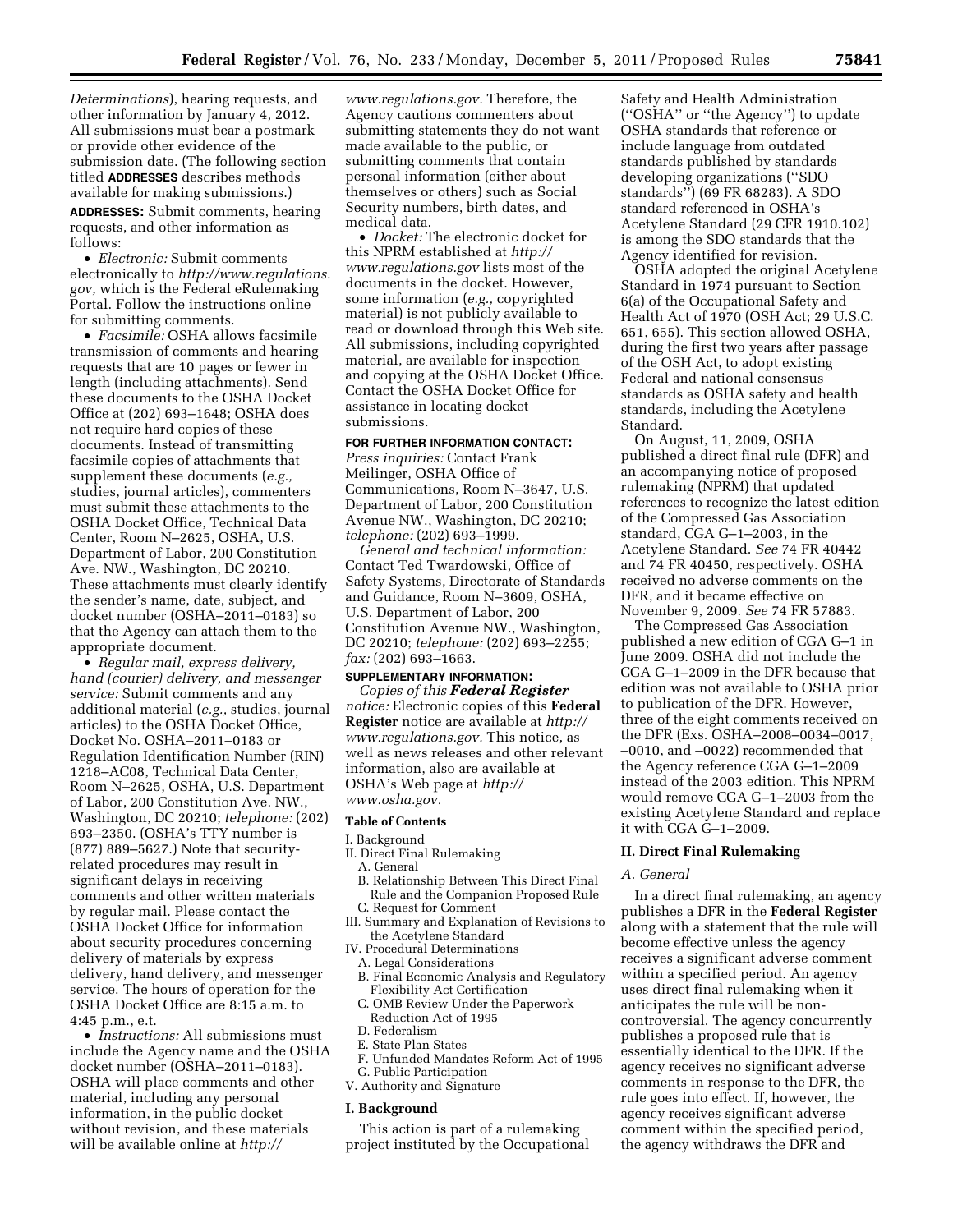treats the comments as submissions on the proposed rule.

OSHA is using a DFR in this rulemaking because it expects the rule to: Be noncontroversial; provide protection to employees that is at least equivalent to the protection afforded to them by the outdated standard; and impose no significant new compliance costs on employers (69 FR 68283, 68285). OSHA used DFRs previously to update or, when appropriate, revoke references to outdated national SDO standards in OSHA rules (*see, e.g.,* 69 FR 68283, 70 FR 76979, and 71 FR 80843).

For purposes of this rulemaking, a significant adverse comment is one that explains why the rule would be inappropriate, including challenges to the rule's underlying premise or approach. In determining whether a comment necessitates withdrawal of the DFR, OSHA will consider whether the comment raises an issue serious enough to warrant a substantive response in a notice-and-comment process. OSHA will not consider a comment recommending an addition to the rule to be a significant adverse comment unless the comment states why the DFR would be ineffective without the addition. If OSHA receives a timely significant adverse comment, the Agency will publish a **Federal Register** notice withdrawing the DFR no later than February 3, 2012.

OSHA preliminarily determined that updating and replacing the SDO standard in the Acetylene Standard is appropriate for direct final rulemaking. First, the revision made to the Acetylene Standard will not compromise the safety of employees, and instead enhances employee protection. As described below, the revision will make the requirements of OSHA's Acetylene Standard consistent with current industry practices, thereby eliminating confusion and clarifying employer obligations, which will increase employee safety by encouraging compliance. Furthermore, bringing the Acetylene Standard in line with industry practice will not produce additional costs for employers, and may reduce compliance costs. Finally, the revision is non-controversial because it merely updates the SDO standard referenced in the rule to the most current version of that standard.

# *B. Relationship Between This Proposed Rule and the Companion Direct Final Rule*

This NPRM is the companion document to a direct final rule (DFR) also published in today's **Federal Register.** If OSHA receives no

significant adverse comment on the DFR, it will publish a **Federal Register**  document confirming the effective date of the DFR and withdrawing this NPRM. The confirmation may include minor stylistic or technical corrections to the DFR. For the purpose of judicial review, OSHA considers the date that it confirms the effective date of the DFR to be the date of issuance. However, if OSHA receives significant adverse comment on the DFR, it will publish a timely withdrawal of the DFR and proceed with this NPRM, which addresses.

# *C. Request for Comment*

OSHA requests comments on all issues related to this rulemaking, including economic or other regulatory impacts of this action on the regulated community. OSHA will consider all of the comments, and the comments will become part of the record.

the same revisions to the Acetylene Standard.

# **III. Summary and Explanation of Revisions to the Acetylene Standard**

This NPRM would update the SDO standard referenced in paragraph 1910.102(a) of the Acetylene Standard. To ensure that employers have access to the latest safety requirements for managing acetylene, this NPRM would adopt the requirements specified in the most recent, 2009, edition of the SDO standard, CGA G–1–2009. The following discussion provides a summary of the revisions OSHA is proposing for paragraph (a) of the Acetylene Standard.

For paragraph (a) of § 1910.102 (Cylinders), this NPRM would replace the reference to the 2003 edition of CGA Pamphlet G–1 (''Acetylene'') (Ex. OSHA–2008–0034–0006) with the most recent (2009) edition of that standard, also entitled ''Acetylene'' (Ex. OSHA– 2011–0183–0003). In reviewing CGA G1–2009, the Agency prepared a sideby-side comparison of the 2009 and 2003 editions (Ex. OSHA–2011–0183– 0004). OSHA found minor changes to the titles of CGA reports referenced in paragraph 4 of section 3.2 (Physical and chemical properties) and section 4.2 (Valves); these changes are not substantive. In section 4.5 (Marking and labeling), CGA also provides additional guidance clarifying Department of Transportation labeling regulations, and labeling requirements for transporting acetylene in Canada. The Agency preliminarily determined that this information provides guidance only, and, therefore, would impose no additional burden on employers. Lastly, OSHA identified an addition to the note in section 5.2 (Rules for storing

acetylene) that designates as ''in service'' single cylinders of acetylene and oxygen located at a work station (*e.g.,* chained to a wall or building column, secured on a cylinder cart). The Agency preliminarily determined that this change is consistent with current industry practice, and, consequently, would not increase employers' burden.1

OSHA believes that the provisions of CGA G–1–2009 are consistent with the usual and customary practice of employers in the industry, and preliminarily determined that incorporating CGA G–1–2009 into paragraph (a) of § 1910.102 would not add compliance burden for employers. OSHA invites the public to comment on whether the revisions proposed for the Acetylene Standard represent current industry practice.

#### **IV. Procedural Determinations**

#### *A. Legal Considerations*

The purpose of the Occupational Safety and Health Act of 1970 (29 U.S.C. 651 *et seq.*), is ''to assure so far as possible every working man and woman in the nation safe and healthful working conditions and to preserve our human resources.'' 29 U.S.C. 651(b). To achieve this goal, Congress authorized the Secretary of Labor to promulgate and enforce occupational safety and health standards. 29 U.S.C. 655(b), 654(b). A safety or health standard is a standard ''which requires conditions, or the adoption or use of one or more practices, means, methods, operations, or processes, reasonably necessary or appropriate to provide safe or healthful employment or places of employment.'' 29 U.S.C. 652(8). A standard is reasonably necessary or appropriate within the meaning of Section 652(8) when a significant risk of material harm exists in the workplace and the standard would substantially reduce or eliminate that workplace risk.

This NPRM would not reduce the employee protections put into place by the standard OSHA is proposing to update under this rulemaking. Instead, OSHA believes this rulemaking likely would enhance employee safety by clarifying employer obligations. Therefore, it is unnecessary to determine significant risk, or the extent to which this rule would reduce that risk, as typically is required by *Industrial Union Department, AFL–CIO* 

<sup>&</sup>lt;sup>1</sup> In its comments to the 2009 DFR revising OSHA's Acetylene Standard, CGA made the following statement regarding the addition to this note: ''CGA does not envision a hardship or economic burden on the industry nor any reduction in industrial safety as a result of this change.''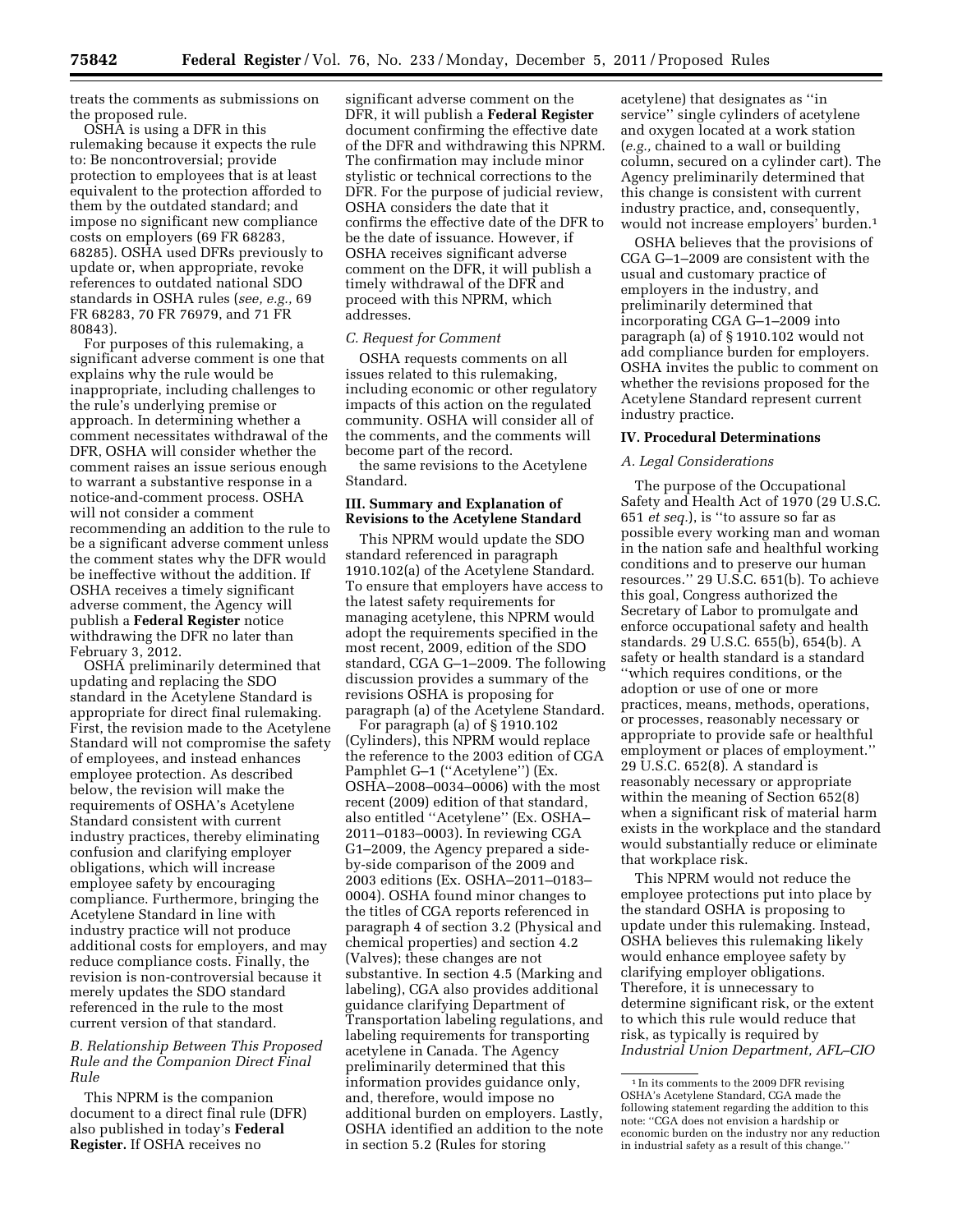# v. *American Petroleum Institute* (448 U.S. 607 (1980)).

#### *B. Final Economic Analysis and Regulatory Flexibility Act Certification*

The proposed standard would not be ''economically significant'' as specified by Executive Order 12866, or a ''major rule'' under Section 804 of the Small Business Regulatory Enforcement Fairness Act of 1996 (''SBREFA''; 5 U.S.C. 804). The DFR resulting from this proposed rule would not impose significant additional costs on any private-sector or public-sector entity, and does not meet any of the criteria for an economically significant or major rule specified by Executive Order 12866 and the relevant statutes. OSHA developed this proposal with attention to the approaches to rulemaking outlined in Executive Orders 12866 and 13563.

This NPRM simply proposes to update a reference to an outdated SDO standard in OSHA's Acetylene Standard. The Agency preliminarily concludes that the revisions will not impose any additional costs on employers because it believes that the updated SDO standard represents the usual and customary practice of employers in the industry. Consequently, the proposal imposes no costs on employers. Therefore, OSHA certifies that this rulemaking would not have a significant economic impact on a substantial number of small entities. Accordingly, the Agency is not preparing a regulatory flexibility analysis under the Regulatory Flexibility Act (5 U.S.C. 601 *et seq.*).

### *C. OMB Review Under the Paperwork Reduction Act of 1995*

Neither the existing nor updated SDO standard addressed by this NPRM contain collection of information requirements. Therefore, this NPRM does not impose or remove any information-collection requirements for purposes of the Paperwork Reduction Act of 1995, 44 U.S.C. 3501 *et seq.* and 5 CFR part 1320. Accordingly, the Agency does not have to prepare an Information Collection Request in association with this rulemaking.

Members of the public may respond to this paperwork determination by sending their written comments to the Office of Information and Regulatory Affairs, Attn: OSHA Desk Officer (RIN 1218–AC08), Office of Management and Budget, Room 10235, 725 17th Street NW., Washington, DC 20503. The Agency encourages commenters to submit these comments to the rulemaking docket, along with their comments on other parts of the NPRM.

For instructions on submitting these comments and accessing the docket, see the sections of this **Federal Register**  notice titled **DATES** and **ADDRESSES.**  However, OSHA will not consider any comment received on this paperwork determination to be a ''significant adverse comment'' as specified under Section II (''Direct Final Rulemaking'') of this notice.

To make inquiries, or to request other information, contact Mr. Todd Owen, Directorate of Standards and Guidance, OSHA, Room N–3609, U.S. Department of Labor, 200 Constitution Avenue NW., Washington, DC 20210; telephone (202) 693–2222.

#### *D. Federalism*

OSHA reviewed this NPRM in accordance with the Executive Order on Federalism (Executive Order 13132, 64 FR 43255, August 10, 1999), which requires that Federal agencies, to the extent possible, refrain from limiting State policy options, consult with States prior to taking any actions that would restrict State policy options, and take such actions only when clear constitutional authority exists and the problem is national in scope.

Under Section 18 of the Occupational Safety and Health Act of 1970 (''OSH Act''; U.S.C. 651 *et seq.*), Congress expressly provides that States may adopt, with Federal approval, a plan for the development and enforcement of occupational safety and health standards; OSHA refers to States that obtain Federal approval for such a plan as ''State Plan States.'' 29 U.S.C. 667. Occupational safety and health standards developed by State Plan States must be at least as effective in providing safe and healthful employment and places of employment as the Federal standards. Subject to these requirements, State Plan States are free to develop and enforce their own requirements for occupational safety and health standards. While OSHA drafted this NPRM to protect employees in every State, Section 18(c)(2) of the Act permits State Plan States and Territories to develop and enforce their own standards for acetylene operations provided these requirements are at least as effective in providing safe and healthful employment and places of employment as the final requirements that result from this proposal.

In summary, this NPRM complies with Executive Order 13132. In States without OSHA-approved State Plans, any standard developed from this NPRM would limit State policy options in the same manner as every standard promulgated by OSHA. In States with OSHA-approved State Plans, this

rulemaking would not significantly limit State policy options.

#### *E. State Plan States*

When Federal OSHA promulgates a new standard or a more stringent amendment to an existing standard, the 27 States or U.S. Territories with their own OSHA-approved occupational safety and health plans (''State Plan States'') must amend their standards to reflect the new standard or amendment, or show OSHA why such action is unnecessary (*e.g.,* if an existing State standard covering this area is already ''at least as effective'' as the new Federal standard or amendment). 29 CFR 1953.5(a). The State standard must be ''at least as effective'' as the final Federal rule, and must be completed within six months of the publication date of the final Federal rule. 29 CFR 1953.5(a). When OSHA promulgates a new standard or amendment that does not impose additional or more stringent requirements than the existing standard, State Plan States are not required to amend their standards, although OSHA may encourage them to do so.

While this proposed rule does not impose any additional or more stringent requirements on employers than the existing Acetylene Standard, OSHA believes that the provisions of this proposal would provide employers with critical, updated information and methods that will help protect their employees from the hazards found in workplaces engaged in acetylene operations. Therefore, if adopted as proposed, OSHA will encourage the State Plan States to adopt comparable provisions within six months of publication of the final rule. The 27 States and territories with OSHAapproved State Plans are: Alaska, Arizona, California, Connecticut, Hawaii, Illinois, Indiana, Iowa, Kentucky, Maryland, Michigan, Minnesota, Nevada, New Mexico, New Jersey, New York, North Carolina, Oregon, Puerto Rico, South Carolina, Tennessee, Utah, Vermont, Virginia, Virgin Islands, Washington, and Wyoming. Connecticut, Illinois, New Jersey, New York, and the Virgin Islands have OSHA-approved State Plans that apply to State and local government employees only.

# *F. Unfunded Mandates Reform Act of 1995*

OSHA reviewed this NPRM in accordance with the Unfunded Mandates Reform Act of 1995 (''UMRA''; 2 U.S.C. 1501 *et seq.*) and Executive Order 12875 (56 FR 58093). As discussed above in Section IV.B (''Final Economic Analysis and